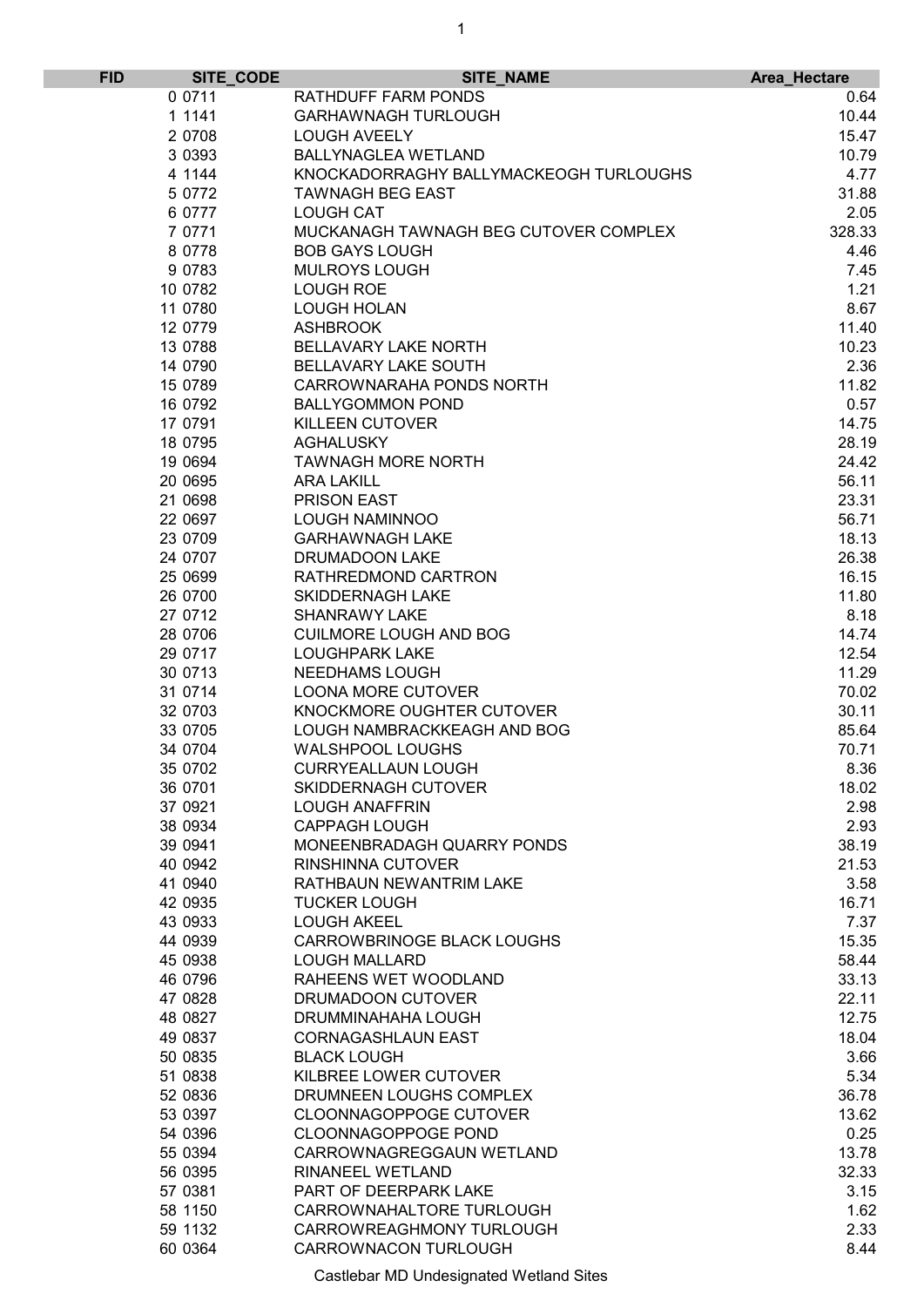| 61 0380              | LOUGH CARROWNACON SOUTH TURLOUGH                     | 20.12            |
|----------------------|------------------------------------------------------|------------------|
| 62 0379              | LOUGH CARROWNACON NORTH TURLOUGH                     | 24.90            |
| 63 0365              | BURRISCARRA TURLOUGHMARLAGH                          | 6.79             |
| 64 0368              | DROMORE CLOGHER                                      | 20.86            |
| 65 0207              | KILBRIDE WETLAND                                     | 70.54            |
| 66 0409              | <b>TOORMAKEADY EAST LAKE</b>                         | 1.84             |
| 67 0410              | <b>GORTFREE WETLAND</b>                              | 45.69            |
| 68 0441              | <b>GLENNAGASHLEENY NORTH</b>                         | 103.39           |
| 69 0353              | <b>FURNACE SHRAH CUTOVER</b>                         | 129.78           |
| 70 0356              | DERRINDAFFDERG CLOONEE LAKE                          | 6.17             |
| 71 0355              | DERRINDAFFDERG SHRAH CUTOVER                         | 150.81           |
| 72 0357<br>73 0372   | LOUGH NACORRALEA<br>KILLVALLY WEST BOG               | 235.94<br>13.54  |
| 74 0359              | DRUMMINROE WEST CUTOVER SOUTH                        | 151.34           |
| 75 0369              | <b>SKEHANAGH LOWER</b>                               | 30.81            |
| 76 0823              | KILLADEER KILLAWULLAUN CUTOVER                       | 156.81           |
| 77 0862              | KILLAVALLY NORTH BOG                                 | 43.85            |
| 78 0860              | <b>LOUGH BRENNAN</b>                                 | 2.50             |
| 79 0861              | <b>LOUGH KIP</b>                                     | 39.35            |
| 80 0451              | LOUGHAUNBEG LOUGHS                                   | 51.04            |
| 81 0859              | DRUMNEEN LAKE SOUTH                                  | 12.99            |
| 82 0819              | COOL LODGE LAKE                                      | 4.08             |
| 83 0818              | <b>RANNS LOUGH</b>                                   | 12.79            |
| 84 0820              | <b>KNOCKGREENAUN</b>                                 | 23.43            |
| 85 0813              | <b>BUNCAM LOUGHS</b>                                 | 50.11            |
| 86 0814              | <b>LUGAPHUILL LAKE</b>                               | 5.71             |
| 87 0815              | <b>DEERPARK UPPER</b>                                | 8.49             |
| 88 0805              | <b>CURRANY LOUGHS</b>                                | 8.53             |
| 89 0804              | <b>DEREEN LOUGH</b>                                  | 17.05            |
| 90 0691              | <b>KILKNOCK LAKE</b>                                 | 12.23            |
| 91 0692              | <b>KILKNOCK NORTH</b>                                | 23.92            |
| 92 0693              | <b>GNEEVE</b>                                        | 13.64            |
| 93 0794              | <b>KEELKILL</b>                                      | 18.52            |
| 94 0793              | <b>BALLINVOASH LOUGHS NORTH</b>                      | 18.46            |
| 95 0943              | <b>BALLINVOASH LOUGH SOUTH</b>                       | 7.99             |
| 96 0944              | BREANDRUM OR WINDSOR CUTOVER                         | 47.61            |
| 97 1149              | GORTNAFULLA NORTH POND                               | 1.66             |
| 98 1148              | <b>TURLOUGH CASTLEBAR</b>                            | 35.61            |
| 99 0932              | ROCKFIELD CUTOVER SOUTH                              | 14.18            |
| 100 0787             | <b>CAPPARANNY POND</b>                               | 0.64             |
| 101 0786             | CARROWMACLOUGHLIN                                    | 48.21            |
| 102 0905             | <b>BALLYMOYCOCK POND</b>                             | 0.12             |
| 103 0906<br>104 1160 | <b>DOONBREEDIA CUTOVER</b><br><b>NEPHIN MOUNTAIN</b> | 29.10<br>1082.75 |
| 105 0443             | <b>CROAGHCROM LOUGH</b>                              | 3.97             |
| 106 0439             | <b>LOUGHANSHEE</b>                                   | 1.56             |
| 107 0802             | <b>COTTAGE</b>                                       | 19.18            |
| 108 0803             | <b>CARN</b>                                          | 10.78            |
| 109 0801             | LISNAKIRKA OR MILEBUSH                               | 15.32            |
| 110 0800             | <b>SALEEN LOUGHS</b>                                 | 31.13            |
| 111 0830             | <b>ISLANDEADY LOUGH</b>                              | 147.07           |
| 112 0831             | <b>CLAGGARNAGH LAKE EAST</b>                         | 17.60            |
| 113 0360             | DRUMMINROE WEST CUTOVER NORTH                        | 64.07            |
| 114 0370             | <b>CULLENTRAGH CUTOVER</b>                           | 89.10            |
| 115 0833             | <b>CLAGGARNAGH WEST WETLAND</b>                      | 34.94            |
| 116 0832             | <b>CLAGGARNAGH CLOONKEEN BOG</b>                     | 48.85            |
| 117 0847             | <b>CARROWBEG LAKE SOUTH</b>                          | 20.32            |
| 118 0848             | <b>CASHEL TURLOUGH</b>                               | 8.06             |
| 119 0845             | CAPPACHARNAUN CUTOVERS                               | 61.29            |
| 120 0821             | KILLADEER LOUGH AND CUTOVER                          | 130.46           |
| 121 0824             | DERRYORAN TONADERREW CUTOVER                         | 113.25           |
| 122 0844             | <b>CARROWBEG NORTH</b>                               | 48.18            |

Castlebar MD Undesignated Wetland Sites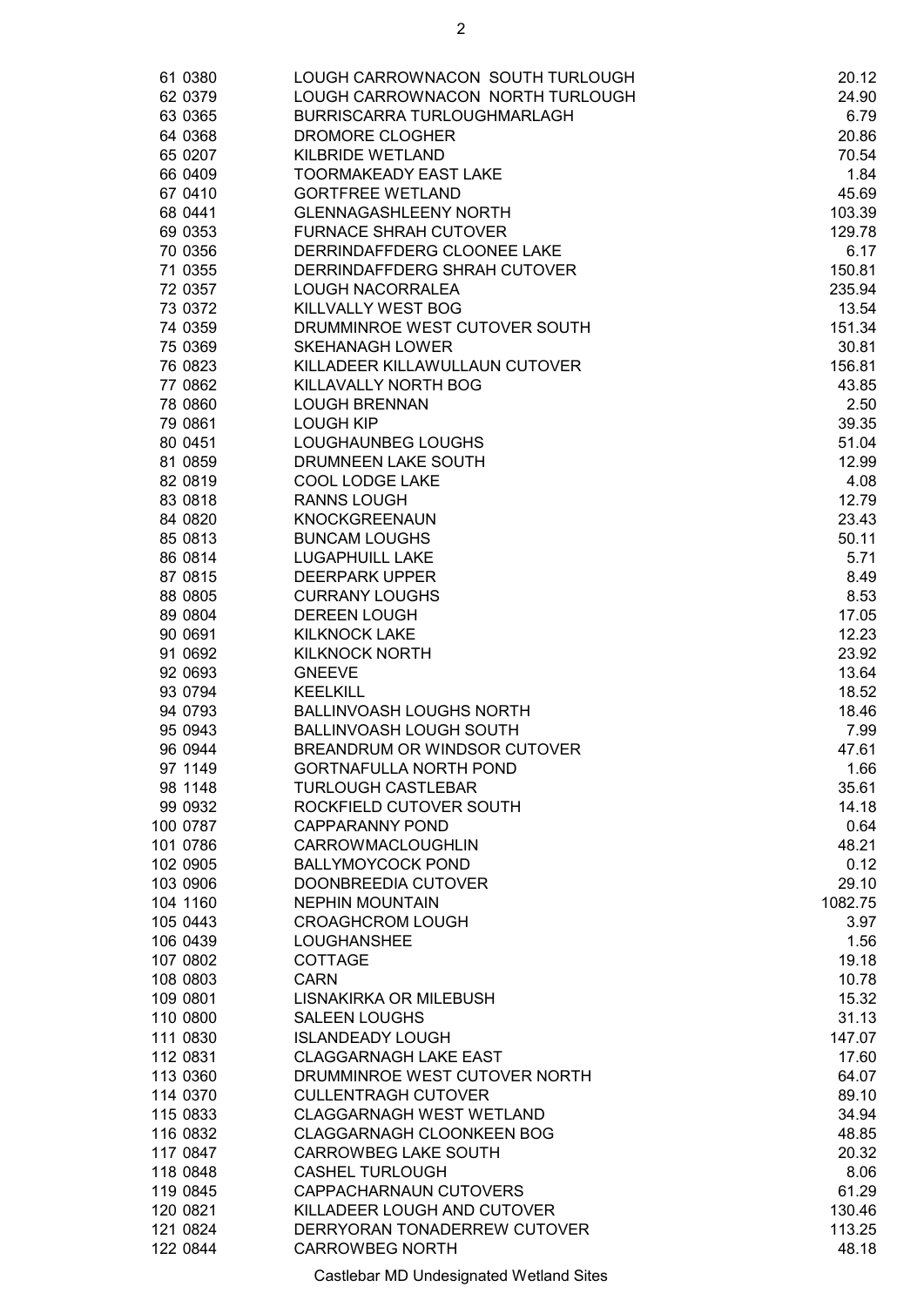| 123 0946             | <b>CARHA CUTOVER WEST</b>                                    | 24.41            |
|----------------------|--------------------------------------------------------------|------------------|
| 124 0945             | <b>CARHA BOG EAST</b>                                        | 20.27            |
| 125 0829             | <b>CARHA BOG</b>                                             | 46.07            |
| 126 0925             | LOUGHANAVEENY                                                | 8.08             |
| 127 0928             | LOUGHRUSHEEN CUTOVER NORTH                                   | 66.01            |
| 128 0929             | LOUGH RUSHEEN AND BOG                                        | 86.03            |
| 129 0936             | <b>SLIEVENARK LOUGHS</b>                                     | 76.67            |
| 130 0930             | LOUGH NASPLEENAGH AND BOG COMPLEX                            | 230.73           |
| 131 0774             | TREANYBROGAUN CUTOVER                                        | 48.22            |
| 132 0776             | DERRYVULCAUN CUTOVER                                         | 168.74           |
| 133 0775             | <b>BALLYGARRIFF WETLAND</b>                                  | 35.44            |
| 134 0784             | LEVALLINREE LOUGH AND BOG                                    | 105.25           |
| 135 0919             | <b>ROSS WEST LAKE</b>                                        | 12.82            |
| 136 0416             | <b>BARNAHOWNA MOUNTAIN LAKES</b>                             | 139.79           |
| 137 0382             | <b>BALLYGLASS LOUGH TURLOUGH</b>                             | 1.73             |
| 138 0378             | LOUGH FRANK SOUTH TURLOUGH                                   | 7.27             |
| 139 0377             | LOUGH FRANK WETLAND NORTH                                    | 9.79             |
| 140 1130             | <b>BALLYNAMUDDAGH TURLOUGH</b>                               | 7.07             |
| 141 0715             | <b>DOONNAMONA</b>                                            | 8.48             |
| 142 0716             | DRUMCORRABAUN TURLOUGH                                       | 6.23             |
| 143 0773             | <b>CRILLAUN SOUTH</b><br>BUNDUVOWEN CRILLAUN CUTOVER COMPLEX | 219.22           |
| 144 0770<br>145 0910 | <b>LEVALLY LOUGH</b>                                         | 174.69<br>120.68 |
| 146 0909             | POLLAWARLA CURRAGHMORE CUTOVER                               | 36.04            |
| 147 0798             | <b>CASTLEBAR LOUGH NORTH</b>                                 | 27.41            |
| 148 0797             | <b>CASTLEBAR LOUGH SOUTH</b>                                 | 111.12           |
| 149 0447             | ARDERRY BOHAUN SOUTH BOG                                     | 42.89            |
| 150 0450             | <b>SRAHEENA LOUGH</b>                                        | 72.41            |
| 151 0448             | ARDERRY BOG NORTH EAST                                       | 0.05             |
| 152 0411             | TOORMAKEADT MOUNTAIN EAST                                    | 114.23           |
| 153 0417             | <b>LETTEREENEEN</b>                                          | 372.05           |
| 154 0415             | <b>DERRYVEENY NORTH</b>                                      | 15.58            |
| 155 0414             | TOORMAKEADY DERRYVEENY                                       | 17.88            |
| 156 0412             | TOORMAKEADT MOUNTAIN NORTH CUTOVER                           | 173.96           |
| 157 0418             | <b>GARRANAGEERA</b>                                          | 22.41            |
| 158 0413             | TOORMAKEADT MOUNTAIN WEST                                    | 24.60            |
| 159 0440             | <b>GORTBUNACULLIN</b>                                        | 29.00            |
| 160 0444             | DERRASSA CROAGHRIMCARRA BOG                                  | 72.41            |
| 161 0445             | <b>DERRINDAFFDERG BOG</b>                                    | 43.56            |
| 162 0358             | <b>DERRYERIN LOUGH</b>                                       | 54.67            |
| 163 0362             | <b>LOUGH NAMUDDAGH</b>                                       | 61.22            |
| 164 0361             | DERRYNAWILLIN LOUGH                                          | 142.15           |
| 165 0367             | COGAULA GLASGORT CUTOVER WEST                                | 54.74            |
| 166 0366             | COGAULA GLASGORT CUTOVER EAST                                | 78.29            |
| 167 0816             | NEWTOWN CURRAGHMORE CUTOVER COMPLEX                          | 244.23           |
| 168 1105             | <b>CREEVY LAKE WEST</b>                                      | 89.14            |
| 169 0908             | LOUGH MORE AND BOG COMPLEX                                   | 161.38           |
| 170 0913             | BOGGY BOG AND CUTOVER COMPLEX                                | 507.68           |
| 171 1100             | <b>KEENAGH BEG BOG</b>                                       | 5.82             |
| 172 1097<br>173 1095 | <b>KNOCKAUNBAUN BOG</b><br><b>LETTERBRICK</b>                | 41.04<br>219.05  |
| 174 1104             | DERRYHILLAGH SRAHCONIGAUN BOG AND CUTOVER                    | 259.48           |
| 175 1101             | <b>GLASHEENS BOG</b>                                         | 21.49            |
| 176 1103             | LOUGH CLEVALA AND BOG                                        | 99.66            |
| 177 1102             | <b>BLACK LOUGH (TRISTIA)</b>                                 | 118.28           |
| 178 0923             | <b>BURREN SOUTH WEST CUTOVER</b>                             | 44.52            |
| 179 0922             | LENANAVEA CUTOVER                                            | 92.24            |
| 180 0927             | <b>LOUGH BEN</b>                                             | 3.97             |
| 181 0960             | DRUMMINAGUNCAN LAKE                                          | 5.56             |
| 182 0959             | <b>CASHEL LOUGH</b>                                          | 19.76            |
| 183 0958             | <b>GIBBSONS LOUGH</b>                                        | 37.42            |
| 184 0957             | <b>LOUGH DARRDUN</b>                                         | 11.19            |

Castlebar MD Undesignated Wetland Sites